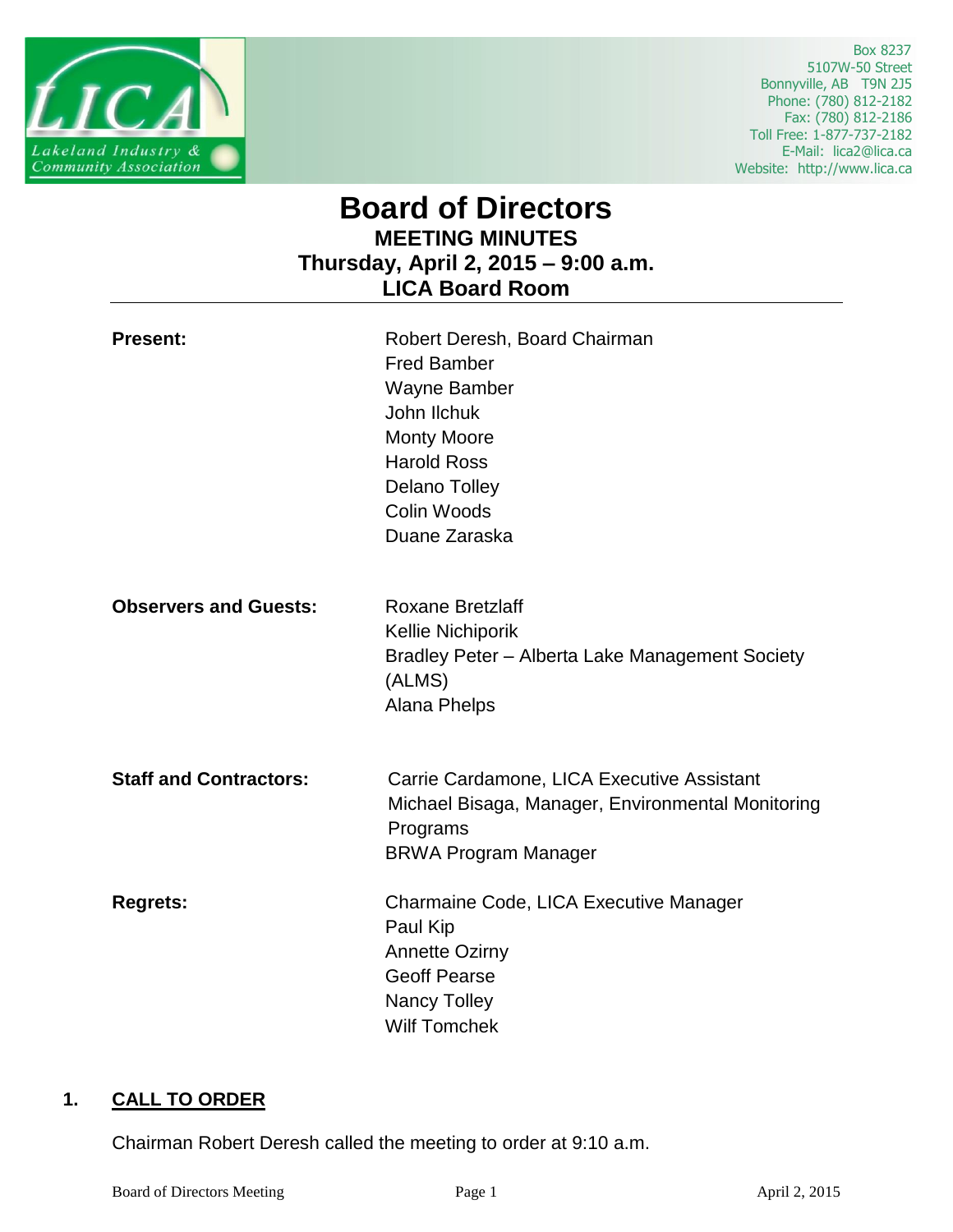- **1.1 Roundtable Introductions**
- **1.2 Vision, Mission and Values**
- **1.3 Roll Call**

# **2. APPROVAL OF AGENDA**

**#1 Moved by Colin Woods AND RESOLVED that the agenda of April 2, 2015 be amended to include:**

**4.5 b) New Member; and, that the April 2, 2015 Agenda be approved, as amended.**

#### **3. APPROVAL OF MINUTES**

**#2 Moved by John Ilchuk AND RESOLVED that the Minutes of the Board of Directors Meeting of March 5, 2015 be approved as presented.**

#### **4. ITEMS FOR DECISION**

#### **4.1 LICA's 2014 Financial Statements**

Monty spoke to LICA's 2014 Financial Statements as provided by Ross Sylvestre Chartered Accountants, which will be provided to the membership at the LICA 2015 Annual General Meeting.

**#3 Moved by Colin Woods AND RESOLVED that the 2014 LICA Financial Statements be received as information and filed.**

#### **4.2 LICA's Operating and Projects Budgets 2015 - 2018**

**4.2.1 Revised 2015 LICA Consolidated Budget**

#### **4.2.2 2016 LICA Consolidated Budget and 2017-2018 Budget Projections**

Monty suggested to the Board that consideration of the LICA, Airshed Zone, and BRWA Operating and Project Budgets 2015 – 2018 be postponed until after the Board's regular meeting on April 30, 2015.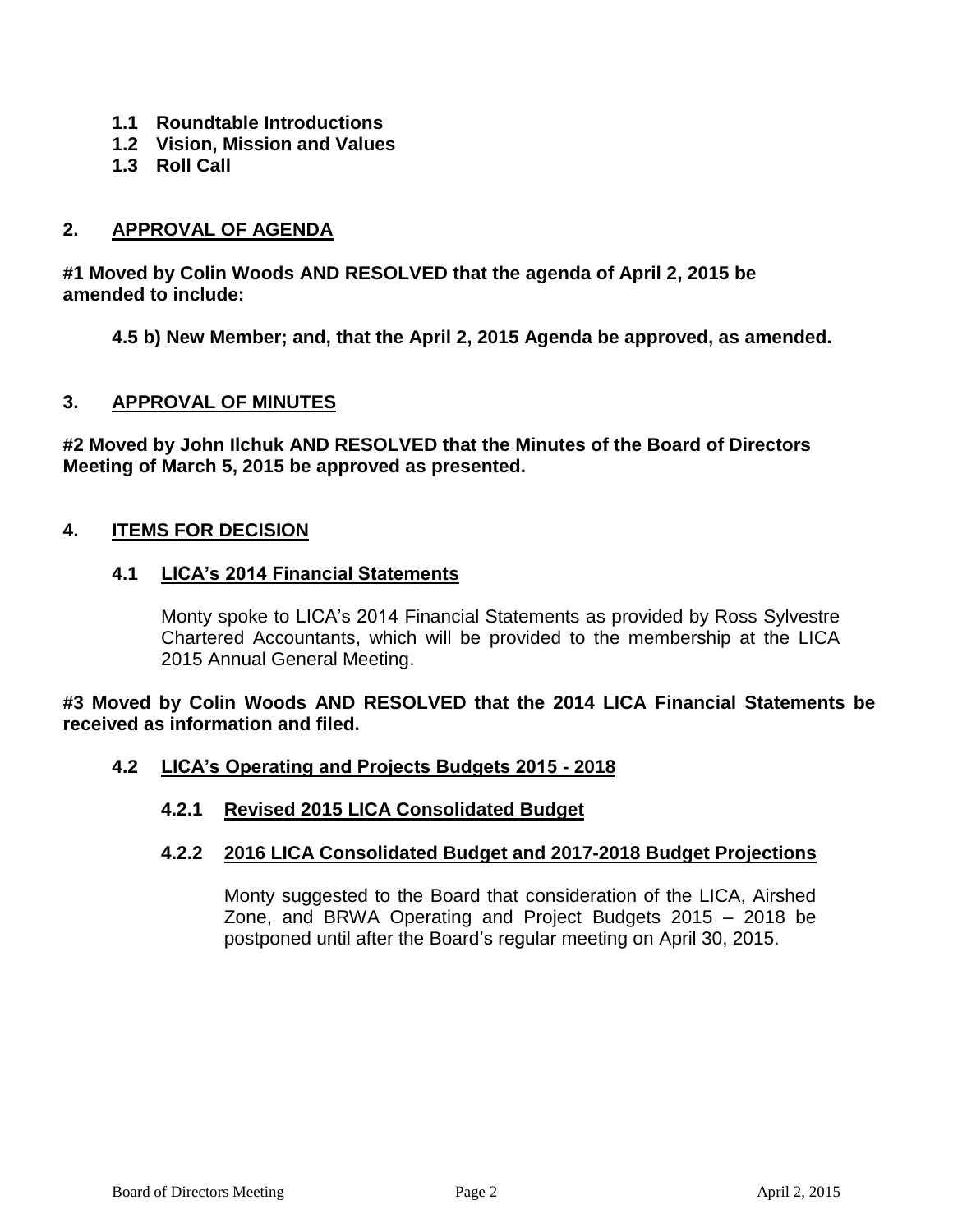# **4.3 Airshed Zone Operating and Projects Budgets 2015 - 16**

# **4.3.1 2015 - 16 Airshed Zone Budget under Oil Sands Monitoring (OSM) Program**

Robert presented the Airshed Zone's 2015 - 16 Operating and Project Budget, under the Oil Sands and Monitoring (OSM) Program.

Colin suggested that Michael go through the budget with Board at the next meeting.

# **4.4 BRWA Operating and Projects Budgets 2016 - 2018**

# **4.4.1 2016 BRWA Operating and Project Budgets and 2017 – 2018 Budget**

Kellie Nichiporik presented the BRWA 2016 Operating and Project Budgets and 2017-2018 Budget Projections.

Kellie informed the Board that BRWA is asking ERSD for \$225,000; and asked if LICA would cover the \$55,000 ALMS Lakewatch Program, as well as all the GST applicable to operations and projects for 2016.

**#4 Moved by John Ilchuk AND RESOLVED that consideration of the 2016 LICA Consolidated Budget and the 2017-2018 Budget Projections, along with the Airshed Zone and BRWA budgets for those years, be postponed, and reviewed after the Board's regular Meeting on April 30, 2015.**

# **4.5 a) Penn Law Summit regarding Energy Regulation – April 12 – 14, 2015**

Robert reviewed the invitation to the summit with the Board members; indicating there would be no cost for him to attend on behalf of LICA.

**#5 Moved by Harold Ross AND RESOLVED that Robert Deresh attend the Penn Summit regarding Energy Regulation in Calgary from April 12 to 14, 2015, on behalf of LICA with all costs to be the responsibility of the Summit Organizers.**

# **b) New Member**

Robert informed the Board of Directors that the City of Cold Lake was now a member of LICA.

# **5. ITEMS FOR DISCUSSION ON UPCOMING DECISIONS**

# **5.1 Oil Sands Monitoring (OSM) Project Update**

No Report.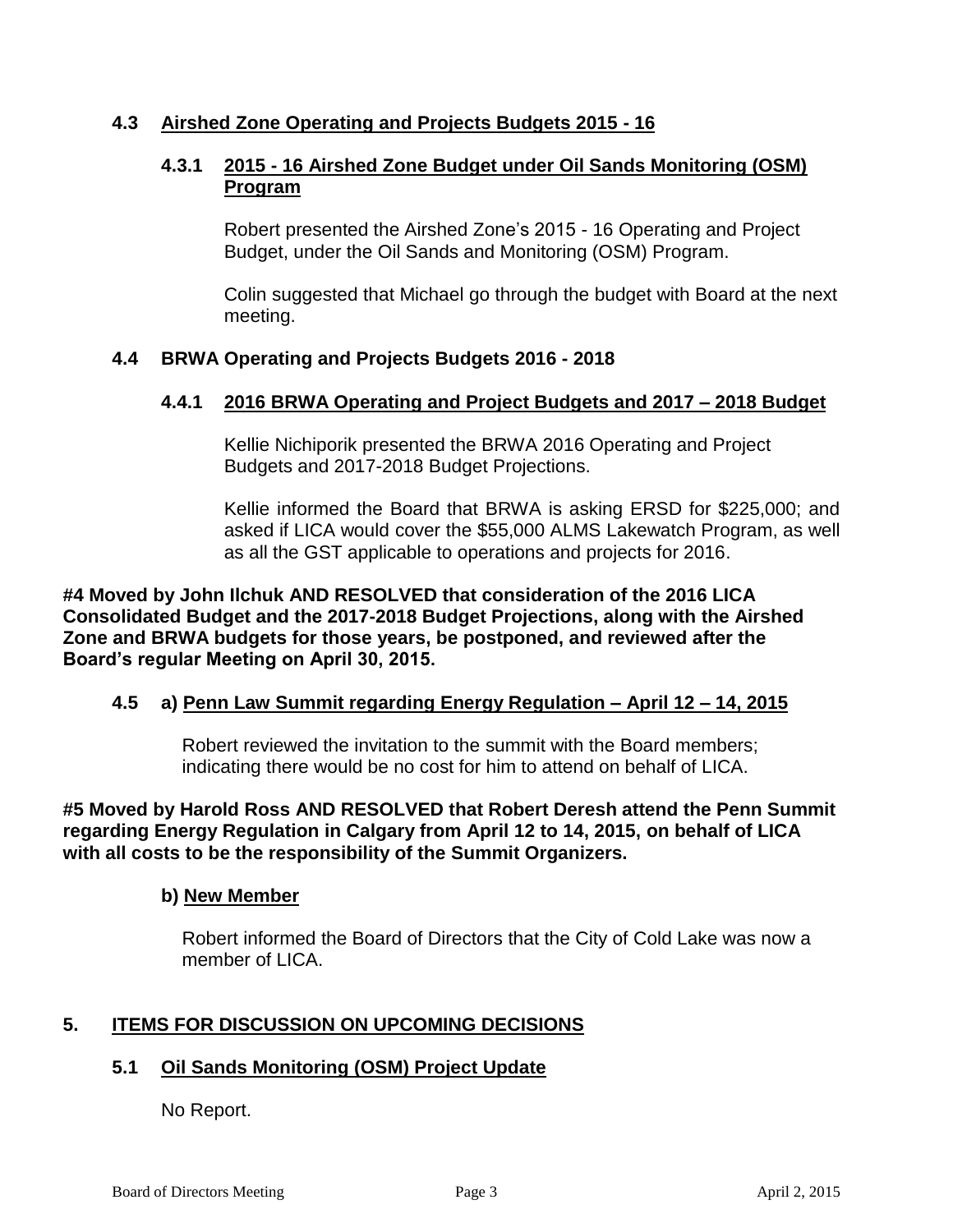### **6. PRESENTATIONS**

#### **6.1 Airshed Zone Report**

#### **6.1.1 Projects and Operations Updates – March, 2015**

Mike provided a power point on the Airshed Projects and Operations, which Robert reviewed with the Board.

#### **6.2 BRWA Report**

#### **6.2.1 BRWA Meeting Minutes of March 3, 2015**

The Board reviewed the Minutes from the March 3, 2015 BRWA meeting.

#### **6.2.2 Projects and Operations Updates – March, 2015**

Roxane informed the Board that BRWA has filled the position for the Educational Outreach worker, and Program Manager; both employees will start tentatively in May.

Roxane also gave a verbal update on BRWA Projects and Operations.

#### **6.3 Alberta Lake Management Society (ALMS) – Bradley Peter and LakeWatch Coordinator**

Bradley Peter, Acting Executive Director provided a presentation on the LICA Lake Water Quality Summary Report for 2014.

#### **7. FOR INFORMATION ONLY (FIO)**

#### **7.1 Board Chairman's Report**

Chairman Robert Deresh provided his report for March, 2015.

#### **7.2 Executive Manager's Report**

The Board of Directors reviewed the Executive Manager's report for March, 2015.

#### **7.3 Table Officers (TOs) Report**

No Report.